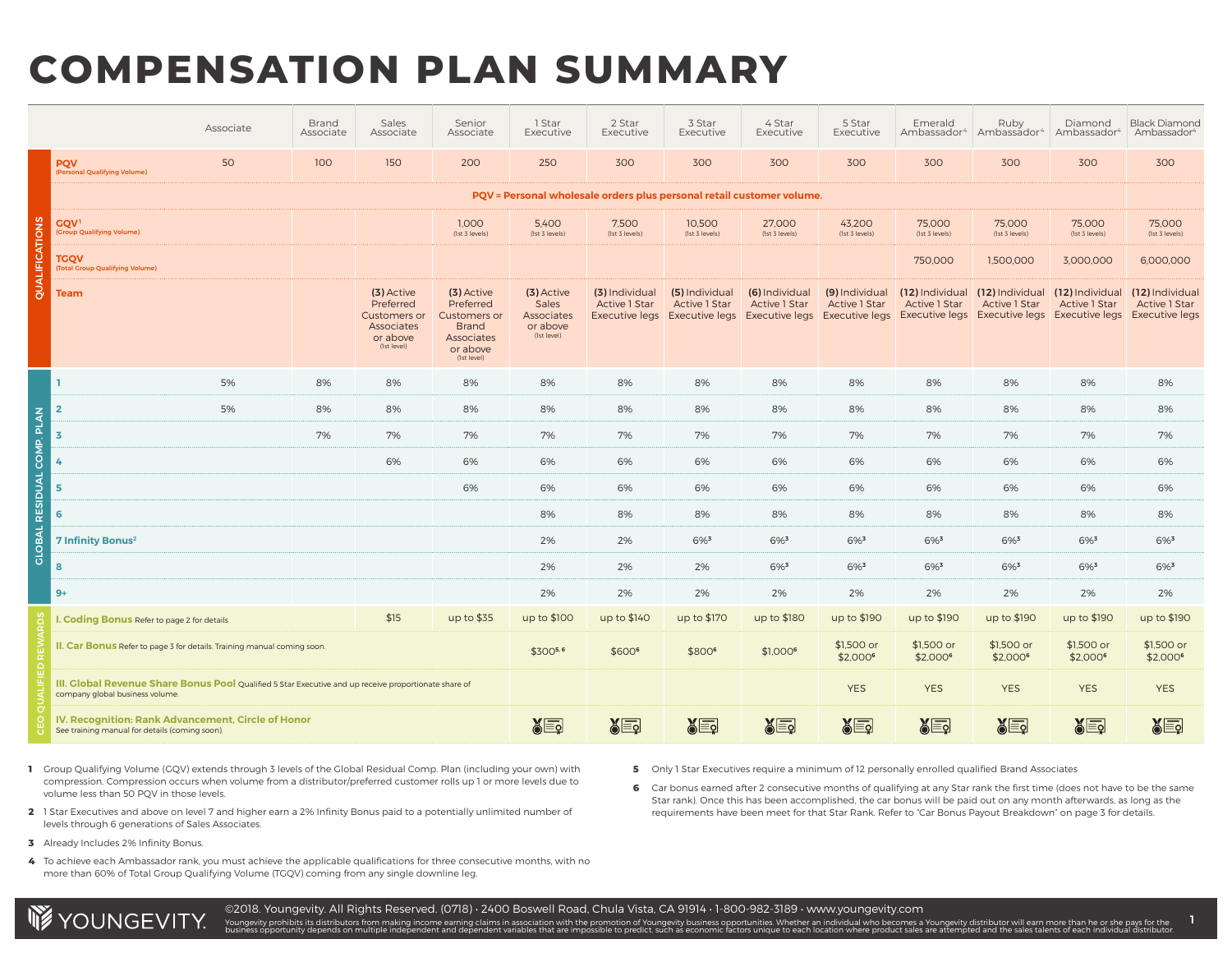### CEO MEGA PAK BONUS BREAKDOWN

- A coding bonus generates commissions when a CEO Mega Pak\* is purchased.
- Enroller's bonus is determined by their coded rank at the time of enrollment, which starts a new coded group.
- Downline bonuses are determined by the difference between the upline coded rank and the Enroller's coded group.

#### Cumulative Payout Details

The cumulative payout received depends on the rank of the enroller on the day the enrollee joins, not the rank of the enroller on the date product is purchased.

#### EXAMPLE

Michelle enrolls Steve on August 1st and is a 1 Star Executive (1SE). Steve waits to buy his CEO Mega Pak on August 8th. On August 8th, Michelle becomes a 2 Star Executive (2SE). Michelle receives \$100 Cumulative Payout (1SE rate) **not** \$140 Cumulative Payout (2SE rate) because she was a 1 Star Executive (1SE) at the time of Steve's enrollment.

#### How Coding Works CEO Mega Pak Bonus Qualifications

- **Become CEO qualified by purchasing any CEO** Mega Pak\*
- Must have a lifetime rank of Sales Associate (SA-A) or above

#### **FAST START BONUS (FSB)**

Receive a \$70 Fast Start Bonus (FSB)\*\* for any personally enrolled Distributor who purchases any CEO Mega Pak.\*

#### \*Also known as the Business Builder Kit

\*\*Applies to US packs only. International CEO Paks are \$100. Any BellaVita Pak that is \$599 USD pays a \$200 FSB.

|                  | Rank                                        | <b>Coding Bonus</b><br>(Based on time of enrollment) | <b>Cumulative Payout</b><br>(Paid up to) |
|------------------|---------------------------------------------|------------------------------------------------------|------------------------------------------|
|                  | <b>Associate</b>                            | $- - -$                                              | $---$                                    |
|                  | <b>Brand Associate</b>                      | $---$                                                | $---$                                    |
| <b>BREAKDOWN</b> | <b>Sales Associate (SA-A)</b>               | \$15<br>⊹⊢                                           | \$15                                     |
|                  | <b>Senior Associate (SR-A)</b>              | \$20                                                 | \$35                                     |
| BONUS PAYOUT     | <b>1 Star Executive (1SE)</b>               | ┿<br>\$65<br>┿                                       | \$100                                    |
|                  | <b>2 Star Executive (2SE)</b>               | \$40<br>┿                                            | \$140                                    |
| CODING           | <b>3 Star Executive (3SE)</b>               | \$30<br>4.                                           | \$170                                    |
|                  | <b>4 Star Executive (4SE)</b>               | \$10                                                 | \$180                                    |
|                  | <b>5 Star Executive (5SE)</b><br>and higher | ÷<br>\$10                                            | \$190<br>(max group payout)              |



Youngevity prohibits its distributors from making income earning claims in association with the promotion of Youngevity business oportunities. Whether an individual who becomes a Youngevity distributor. When we also also a 2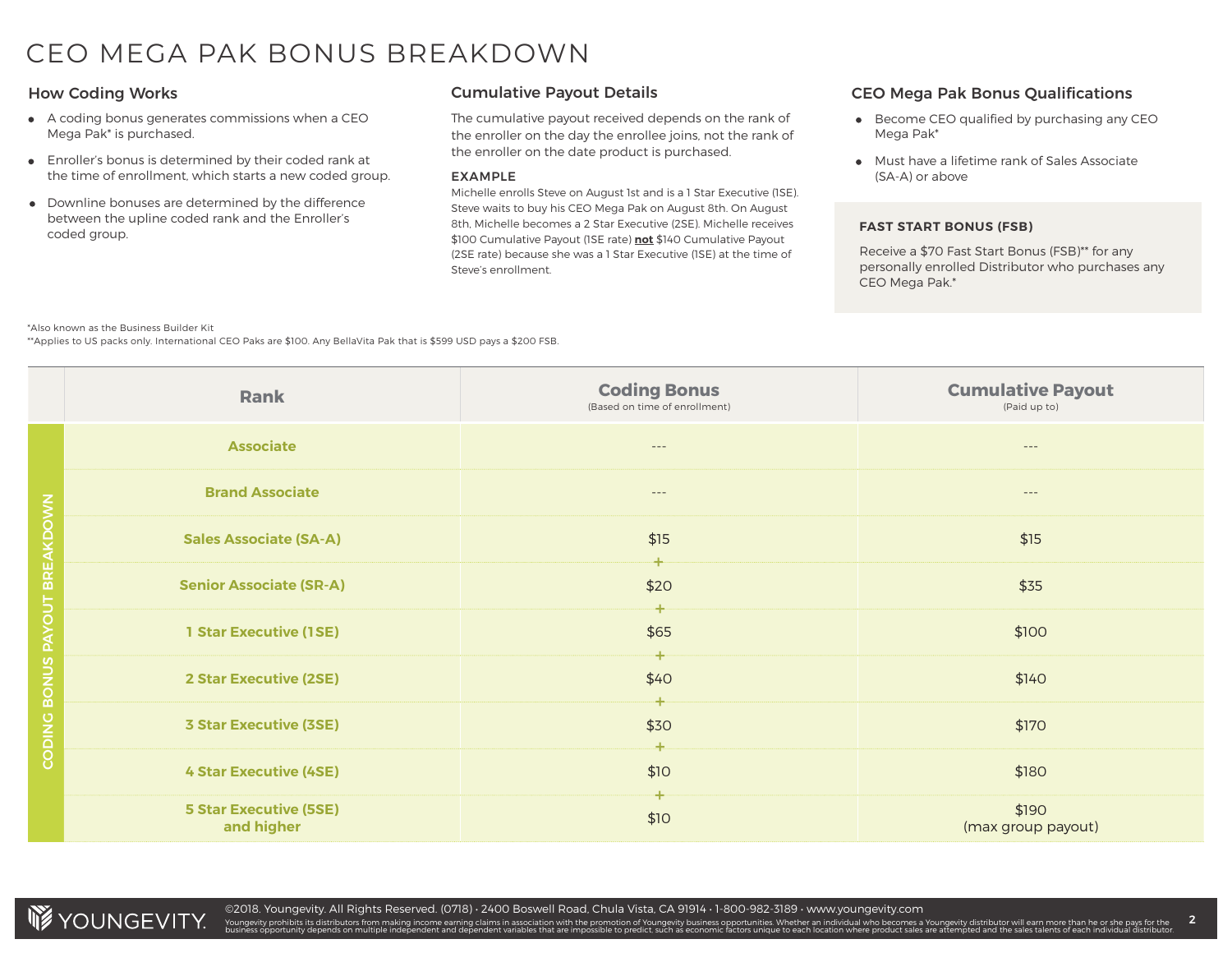### CUMULATIVE PAYOUT EXAMPLE

Week 1 - Michelle Enrolls Steve: Steve's coding is shown below. Michelle has a lifetime rank of 5 Star Executive (5SE). Michelle gets \$190 payout + \$70 Fast Start Bonus (FSB) when Steve purchases a CEO pack.

|                      | Rank                                         | <b>Who's Coded to Enrollee</b> | <b>Coding Bonus Payout</b><br>(Based on the time of enrollment) | <b>Cumulative Payout</b><br>(Paid up to) | <b>Fast Start Bonus</b> | <b>Total</b><br>(Includes Fast Start Bonus) |
|----------------------|----------------------------------------------|--------------------------------|-----------------------------------------------------------------|------------------------------------------|-------------------------|---------------------------------------------|
|                      | <b>Sales Associate (SA-A)</b>                | <b>Michelle</b>                | \$15                                                            | $---$                                    | $- - -$                 | $- - -$                                     |
|                      | <b>Senior Associate (SR-A)</b>               | <b>Michelle</b>                | \$20                                                            | $---$                                    | $- - -$                 | $\cdots$                                    |
| $\overline{H}$       | 1 Star Executive (1SE)                       | <b>Michelle</b>                | \$65                                                            | $---$                                    | $- - -$                 | $- - -$                                     |
| <b>IPLE</b>          | 2 Star Executive (2SE)                       | <b>Michelle</b>                | \$40                                                            | $---$                                    | $- - -$                 | $\cdots$                                    |
| $\mathbf{\tilde{u}}$ | 3 Star Executive (3SE)                       | <b>Michelle</b>                | \$30                                                            | $---$                                    | $- - -$                 | $\cdots$                                    |
|                      | 4 Star Executive (4SE)                       | <b>Michelle</b>                | \$10                                                            | $---$                                    | $- - -$                 | $\cdots$                                    |
|                      | <b>5 Star Executive (5SE)</b><br>(or higher) | <b>Michelle</b>                | \$10<br>$\sim$<br>$\sim$                                        | \$190<br>÷                               | \$70                    | \$260<br>=                                  |

 Week 2 – Steve Enrolls Dave: Dave's coding is shown below. Now Steve is building and makes 1 Star Executive (1SE) and enrolls Dave. Steve gets \$100 payout + \$70 Fast Start Bonus (FSB) and Michelle gets \$90 payout when Dave purchases a CEO pak.

|            | Rank                                  | <b>Who's Coded to Enrollee</b> | <b>Coding Bonus Payout</b><br>(Based on the time of enrollment) | <b>Cumulative Payout</b><br>(Paid up to) | <b>Fast Start Bonus</b> | <b>Total</b><br>(Includes Fast Start Bonus) |
|------------|---------------------------------------|--------------------------------|-----------------------------------------------------------------|------------------------------------------|-------------------------|---------------------------------------------|
| $\ddot{x}$ | <b>Sales Associate (SA-A)</b>         | <b>Steve</b>                   | \$15                                                            | $---$                                    | $---$                   | $\cdots$                                    |
|            | <b>Senior Associate (SR-A)</b>        | <b>Steve</b>                   | \$20                                                            | $---$                                    | $---$                   | $\cdots$                                    |
|            | 1 Star Executive (1SE)                | <b>Steve</b>                   | \$65<br>÷                                                       | \$100                                    | \$70                    | \$170<br>÷                                  |
|            | 2 Star Executive (2SE)                | <b>Michelle</b>                | \$40                                                            | $---$                                    | $---$                   | $\cdots$                                    |
| Ш          | 3 Star Executive (3SE)                | <b>Michelle</b>                | \$30                                                            | $---$                                    | $---$                   | $\cdots$                                    |
|            | 4 Star Executive (4SE)                | <b>Michelle</b>                | \$10                                                            | $---$                                    | $---$                   | $\cdots$                                    |
|            | 5 Star Executive (5SE)<br>(or higher) | <b>Michelle</b>                | =<br>\$10                                                       | \$90                                     | \$0<br>÷.               | \$90<br>Ξ.                                  |

.<br>Week 3 – Dave Enrolls Jim: Jim's coding is shown below. Dave is building and achieves Senior Associate (SR-A) and enrolls Jim. Dave gets \$35 payout + \$70 Fast Start Bonus (FSB), Steve receives \$65 payout and Michelle receives \$90 payout.

|            | Rank                                  | <b>Who's Coded to Enrollee</b> | <b>Coding Bonus Payout</b><br>(Based on the time of enrollment) | <b>Cumulative Payout</b><br>(Paid up to) | <b>Fast Start Bonus</b> | <b>Total</b><br>(Includes Fast Start Bonus) |
|------------|---------------------------------------|--------------------------------|-----------------------------------------------------------------|------------------------------------------|-------------------------|---------------------------------------------|
| $\ddot{t}$ | <b>Sales Associate (SA-A)</b>         | <b>Dave</b>                    | \$15                                                            | $---$                                    | $---$                   | $\cdots$                                    |
|            | <b>Senior Associate (SR-A)</b>        | <b>Dave</b>                    | \$20                                                            | \$35<br>÷                                | \$70<br>÷               | \$105<br>÷.                                 |
|            | 1 Star Executive (1SE)                | <b>Steve</b>                   | \$65                                                            | \$65<br>÷                                | \$0                     | \$65<br>÷.                                  |
|            | 2 Star Executive (2SE)                | <b>Michelle</b>                | \$40                                                            | $---$                                    | $---$                   | $\cdots$                                    |
| m          | 3 Star Executive (3SE)                | <b>Michelle</b>                | \$30                                                            | $---$                                    | $---$                   | $\cdots$                                    |
|            | 4 Star Executive (4SE)                | <b>Michelle</b>                | \$10                                                            | $---$                                    | $---$                   | $\cdots$                                    |
|            | 5 Star Executive (5SE)<br>(or higher) | <b>Michelle</b>                | \$10                                                            | \$90<br>=                                | \$0<br>÷.               | \$90<br>=                                   |



©2018. Youngevity. All Rights Reserved. (0718) • 2400 Boswell Road, Chula Vista, CA 91914 • 1-800-982-3189 • www.youngevity.com

Youngevity prohibits its distributors from making income earning claims in association with the promotion of Youngevity business oportunities. Whether an individual who becomes a Youngevity distributor. When we also also a 3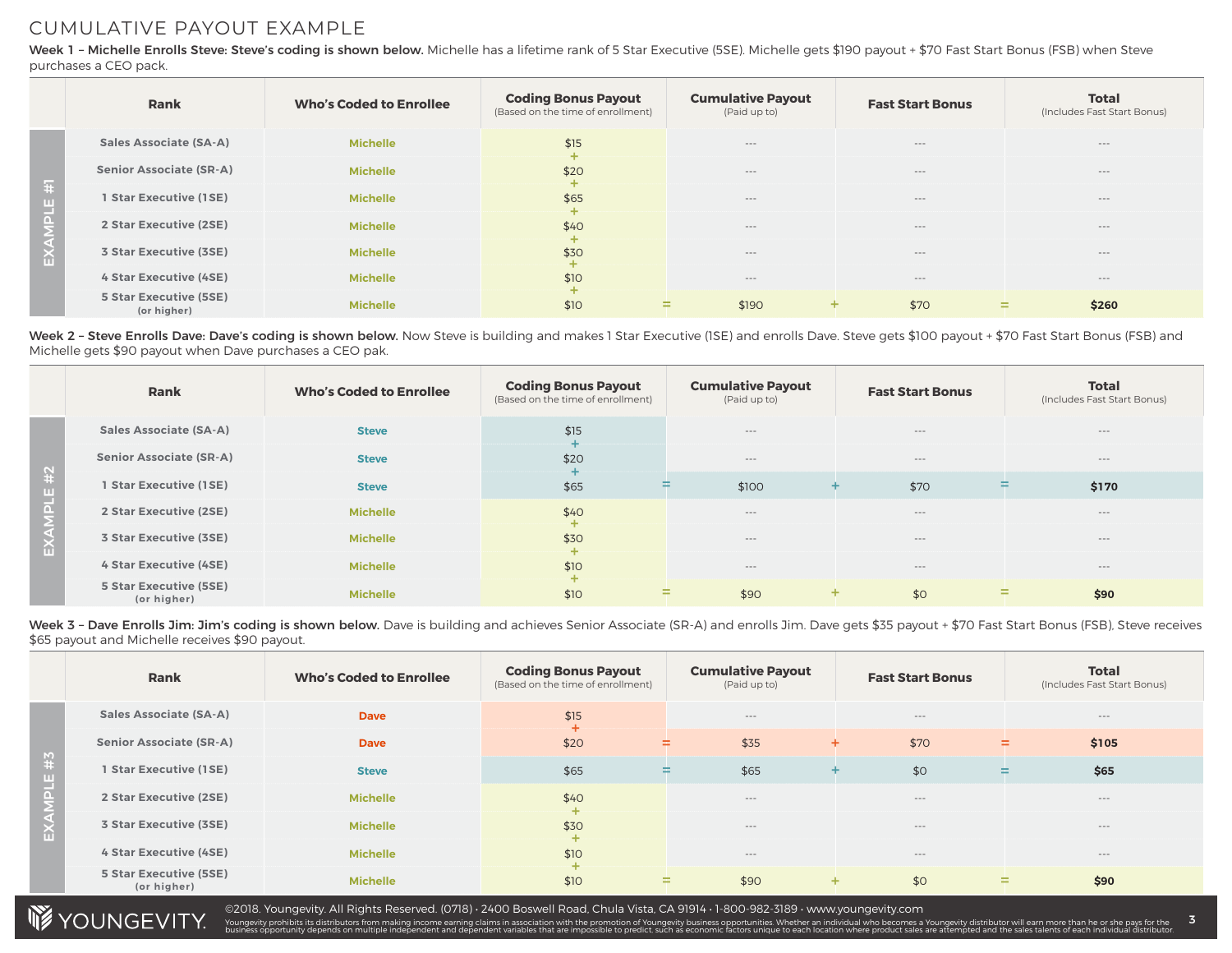## CAR BONUS PAYOUT BREAKDOWN

Start earning a car bonus after 2 consecutive months of qualifying at any Star rank the first time (does not have to be the same Star rank). Once this has been accomplished the car bonus will be paid out on any month afterwards, as long as the requirements have been met for that Star Rank.

For example: Rank achieved in Jan is 1SE so that starts the 2 consecutive months of qualifying at any Star rank. Rank achieved in Feb is 2SE, This completes the requirement of qualifying 2 consecutive months at any Star rank. 3SE is achieved in Mar so the \$800 car bonus will be paid out.

1 STAR EXECUTIVE (1SE) ONLY Requires minimum 12 personally enrolled qualified Brand Associates or higher.

5 STAR EXECUTIVE (5SE) ONLY Earn \$1,500 Car bonus if qualified 5SE and not qualified for the 2% Revenue Share Pool (NPQ). Earn \$2,000 if qualified 5SE and 2% Revenue Share Pool qualified (PQ).

#### EXAMPLE #1

|                    | Breakdown     | Jan     | Feb | Mar   | Apr     | May     | Jun     | Jul     | Aug     | Sep     | Oct     | Nov     | Dec     |
|--------------------|---------------|---------|-----|-------|---------|---------|---------|---------|---------|---------|---------|---------|---------|
| $\frac{4}{\alpha}$ | <b>RANK</b>   | $*$ 1SE | 2SE | 3SE   | 4SE     | 5SE NPQ | 5SE NPQ | 5SE NPQ | 5SE NPQ | 5SE NPQ | 5SE NPQ | 5SE NPQ | 5SE NPQ |
| $\leq$             | <b>PAYOUT</b> | \$0     | \$0 | \$800 | \$1,000 | \$1,500 | \$1,500 | \$1,500 | \$1,500 | \$1,500 | \$1,500 | \$1,500 | \$1,500 |

 \*1SE (requires minimum 12 personally enrolled qualified Brand Associates or higher) was achieved in Jan and 2SE in Feb, this satisfies the requirement of qualifying at any Star rank the first time (does not have to be the same Star rank). Now the car bonus will be paid out on any month afterwards once the requirements have been met for that Star Rank. 3SE was accomplished in Mar so the car bonus of \$800 was paid out, 4SE was made for Apr, paying the Car bonus of \$1,000 and 5SE (NPR) was achieved for the remaining months, paying the car bonus of \$1,500 for each month.

#### EXAMPLE #2

|       | Breakdown     | Jan                 | Feb     | Mar  | Apr   | May     | Jun     | Jul  | Aug  | Sep     | Oct     | Nov     | Dec     |
|-------|---------------|---------------------|---------|------|-------|---------|---------|------|------|---------|---------|---------|---------|
| PEDRO | <b>RANK</b>   | $*$ <sub>1</sub> SE | $*$ 1SE | SR-A | 3SE   | $*$ 1SE | $*$ 1SE | SR-A | SR-A | 5SE NPQ | 5SE NPQ | 5SE NPQ | 5SE NPQ |
|       | <b>PAYOUT</b> | \$0                 | \$0     | \$0  | \$800 | \$300   | \$300   | \$0  | \$0  | \$1,500 | \$1,500 | \$1,500 | \$1,500 |

 \*1SE (requires minimum 12 personally enrolled qualified Brand Associates or higher) was achieved in Jan and Feb, This satisfies the requirement of qualifying at any Star rank the first time (does not have to be the same Star rank). Now the car bonus will be paid out on any month afterwards once the requirements have been met for that Star Rank. Car Bonus was not paid in Mar because the rank achieved was only SR-A, 3SE was accomplished in Apr so the car bonus of \$800 was paid out, \*1SE (requires minimum 12 personally enrolled qualified Brand Associates or higher) was made for May & Jun so Car bonus of \$300 was paid. Car Bonus was not paid for Jul & Aug because the rank achieved was only SR-A. 5SE (NPR) was made for Sep thru Dec, paying the car bonus of \$1,500 for each month.

#### EXAMPLE #3:

|            | Breakdown     | Jan | Feb  | Mar | Apr | May     | Jun     | Jul  | Aug  | Sep     | Oct     | Nov     | Dec     |
|------------|---------------|-----|------|-----|-----|---------|---------|------|------|---------|---------|---------|---------|
| <b>DHN</b> | <b>RANK</b>   | 2SE | SR-A | 3SE | 3SE | $*$ 1SE | $*$ 1SE | SR-A | SR-A | 5SE NPQ | 5SE NPQ | 5SE NPQ | 5SE NPQ |
|            | <b>PAYOUT</b> | \$0 | \$0  | \$0 | \$0 | \$300   | \$300   | \$0  | \$0  | \$1,500 | \$1,500 | \$1,500 | \$1,500 |

 2SE was achieved in Jan, SR-A in Feb and 3SE in Mar. Since 2SE & 3SE was not consecutive it does not satisfy the requirement of qualifying at any Star rank the first time, 2 consecutive months. 3SE was achieved in Mar and Apr, this satisfies the requirement of qualifying at any Star rank the first time (does not have to be the same Star rank). Now the car bonus will be paid out on any month afterwards once the requirements have been met for that Star Rank. \*1SE (requires minimum 12 personally enrolled qualified Brand Associates or higher) was made for May & Jun so Car bonus of \$300 was paid. Car Bonus was not paid for Jul & Aug because the rank achieved was only SR-A. 5SE (NPR) was made for Sep thru Dec paying the car bonus of \$1,500 for each month.

Youngevity prohibits its distributors from making income earning claims in association with the promotion of Youngevity business oportunities. Whether an individual who becomes a Youngevity distributor. When we also also a



4